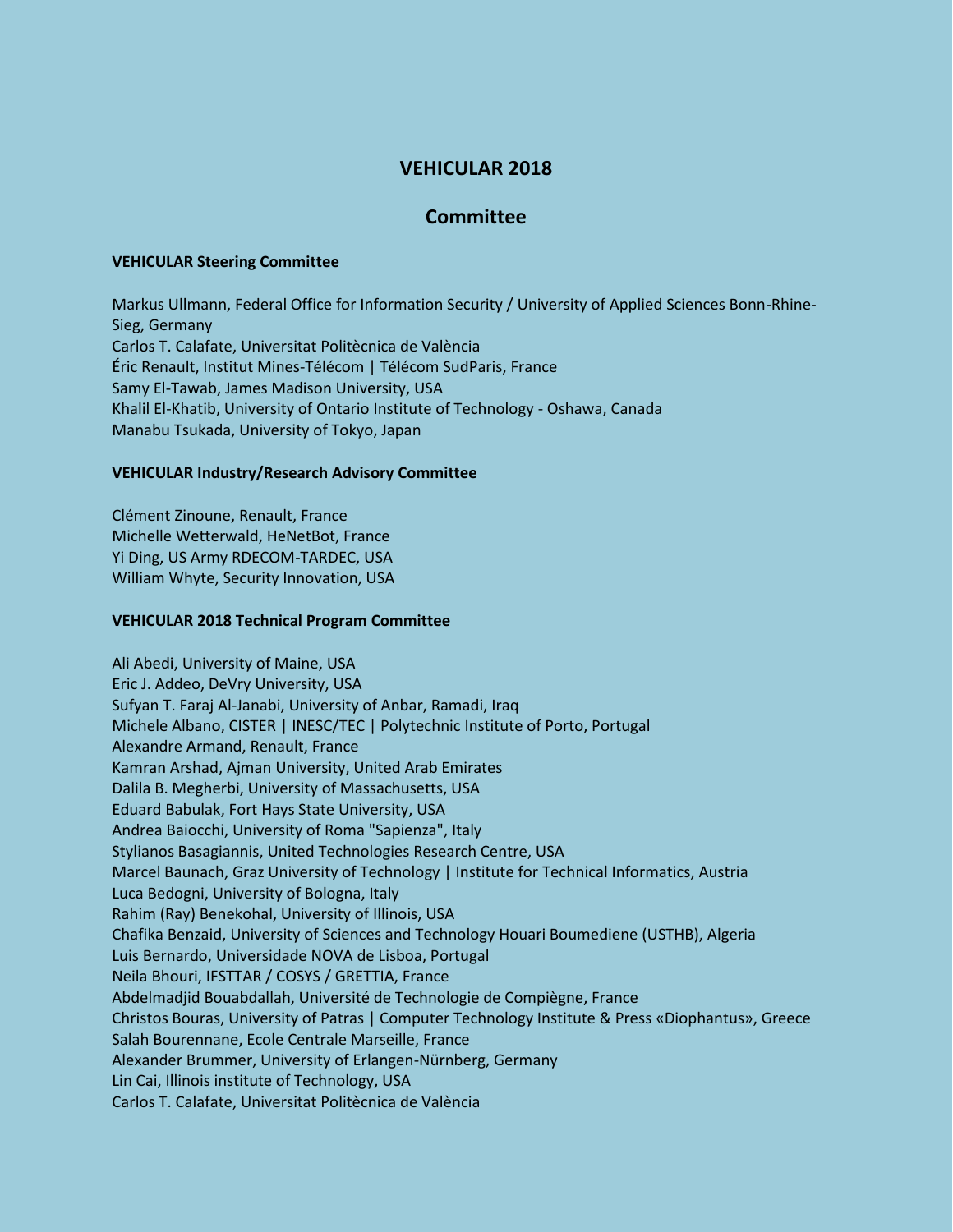Roberto Caldelli, CNIT - National Interuniversity Consortium for Telecommunications | MICC - Media Integration and Communication Center, Universita' degli Studi Firenze, Italy Maria Calderon, University Carlos III of Madrid, Spain Juan-Carlos Cano, Universidad Politécnica de Valencia, Spain Rodrigo Capobianco Guido, São Paulo State University at São José do Rio Preto, Brazil Juan Carlos Ruiz, Universitat Politecnica de Valencia, Spain Sandra Céspedes, Universidad de Chile, Santiago, Chile Amitava Chatterjee, Jadavpur University, Kolkata, India Claude Chaudet, Webster University Geneva, Switzerland Olfa Chebbi, Higher Institute of Management of Tunis, Tunisia Jiajia Chen, KTH Royal Institute of Technology, Sweden Mu-Song Chen, Da-Yeh University, Taiwan Dong Ho Cho, School of Electrical Eng., KAIST, Korea Gihwan Cho, Chonbuk University, Korea Woong Cho, Jungwon University, South Korea Theofilos Chrysikos, University of Patras, Greece Pierpaolo Cincilla, Technological Research Institute SystemX (IRT-SystemX), France Yousef-Awwad Daraghmi, Palestine Technical University-Kadoorie, Palestine Klaus David, University of Kassel, Germany David de Andrés, Universitat Politècnica de València, Spain Carl James Debono, University of Malta, Malta Sergio Di Martino, University of Naples Federico II, Italy Omar Dib, Technological Research Institute IRT SystemX, France Yi Ding, US Army RDECOM-TARDEC, USA Sanjay Dorle, G. H. Raisoni College of Engineering, Nagpur, India Mariagrazia Dotoli, Politecnico di Bari, Italy David Eckhoff, TUMCREATE, Singapore Ghaïs El Zein, Institut d'Electronique et de Télécommunications de Rennes (IETR) | Institut National des Sciences Appliquées (INSA), France Safwan El Assad, University of Nantes, France Mohamed El Kamili, University Sidi Mohammed Ben Abdellah of Fez, Morocco Khalil El-Khatib, University of Ontario Institute of Technology - Oshawa, Canada Samy El-Tawab, James Madison University, USA Marcos Fagundes Caetano, University of Brasília, Brazil Camille Fayollas, ICS-IRIT | University Toulouse 3 Paul Sabatier, France Gustavo Fernandez, Austrian Institute of Technology, Austria Gianluigi Ferrari, University of Parma, Italy Attilio Fiandrotti, Politecnico di Torino, Italy Miguel Franklin de Castro, Federal University of Ceará, Brazil Małgorzata Gajewska, Gdansk University of Technology, Poland Sławomir Gajewski, Gdansk University of Technology, Poland David Gallegos, Applus+ IDIADA, Spain Peter Gaspar, MTA SZTAKI, Hungary Hao Ge, Northwestern University, USA Reinhard German, UniversityofErlangen-Nuremberg, Germany Thanassis Giannetsos, University of Surrey, UK Apostolos Gkamas, University Ecclesiastical Academy of Vella of Ioannina, Greece Javier Gozalvez, Universidad Miguel Hernandez de Elche, Spain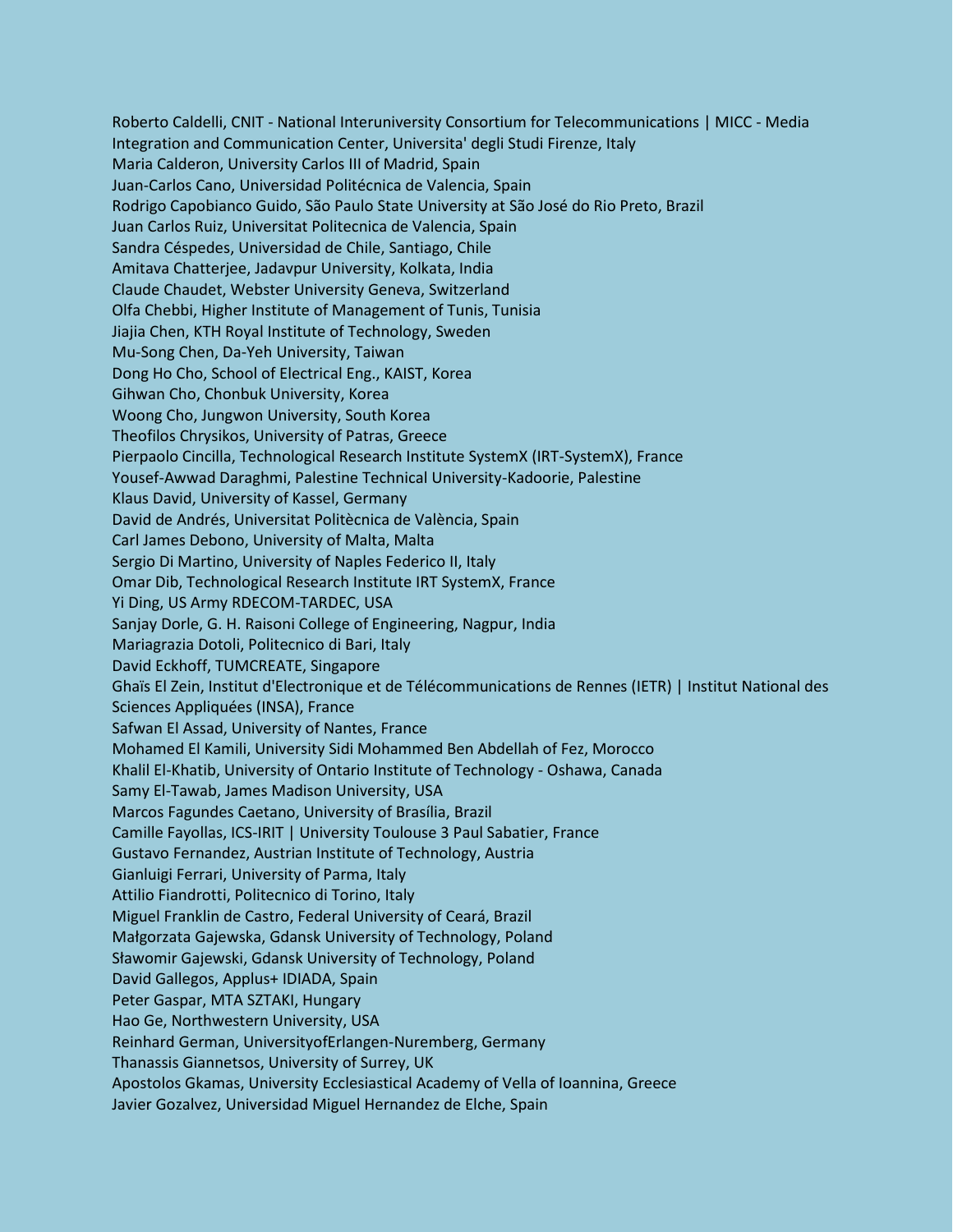Luigi Alfredo Grieco, Politecnico di Bari, Italy Stefanos Gritzalis, University of the Aegean, Greece Yu Gu, Hefei University of Technology, China Mesut Güneş, Institute for Intelligent Cooperating Systems | Otto-von-Guericke-University Magdeburg, Germany Florian Hagenauer, Paderborn University, Germany Biao Han, National University of Defense Technology, Changsha, China Petr Hanáček, Brno University of Technology, Czech Republic Hong Hande, National University of Singapore, Singapore Morteza Hashemi, Ohio State University, USA Hiroyuki Hatano, Utsunomiya University, Japan Ivan W. H. Ho, The Hong Kong Polytechnic University, Hong Kong Javier Ibanez-Guzman, Renault S.A., France Khalil ibrahimi, Ibntofail University, Kenitra, Morocco Hocine Imine, IFSTTAR/LEPSIS, France Mohammad Reza Jabbarpour, Islamic Azad University, Tehran-North Branch, Iran Terje Jensen, Telenor, Norway Han-You Jeong, Pusan National University, Korea Yiming Ji, University of South Carolina Beaufort, USA Magnus Jonsson, Halmstad University, Sweden Yasin Kabalci, Omer Halisdemir University,Turkey Arnaud Kaiser, Institut de Recherche Technologique SystemX (IRT SystemX), France M. A. S. Kamal, Monash University Malaysia, Malaysia Frank Kargl, Ulm University, Germany Sokratis K. Katsikas, University of Piraeus, Greece Abdelmajid Khelil, Landshut University, Germany Wooseong Kim, Gachon University, Korea Xiangjie Kong, Dalian University of Technology, China Jerzy Konorski, Gdansk University of Technology, Poland Dimitrios Koukopoulos, University of Patras, Greece Zdzislaw Kowalczuk, Gdansk University of Technology, Poland Milan Krbálek, Czech Technical University in Prague, Czech Republic Ajith Kumar P. R., Nokia, Bangalore, India Anh Le Tuan, Insight - NUI Galway, Ireland Fedor Lehocki, Slovak University of Technology in Bratislava, Slovak Republic Christian Lehsing, Harvard Medical School, USA & Technical University of Munich, Germany Pierre Leone, University of Geneva, Switzerland Marco Listanti, University of Roma "La Sapienza", Italy Lianggui Liu, Zhejiang Sci-Tech University, China Miao Liu, IBM Research, USA Yali (Tracy) Liu, AT&T labs, Inc., USA Seng Loke, Deakin University, Melbourne, Australia Xuanwen Luo, Sandvik Mining, USA Barbara M. Masini, CNR - IEIIT, Italy Leandros Maglaras, De Montfort University, UK Abdelhamid Mammeri, University of Ottawa, Canada Zoubir Mammeri, IRIT - Paul Sabatier University, France Chetan Belagal Math, Eindhoven University of Technology, Netherlands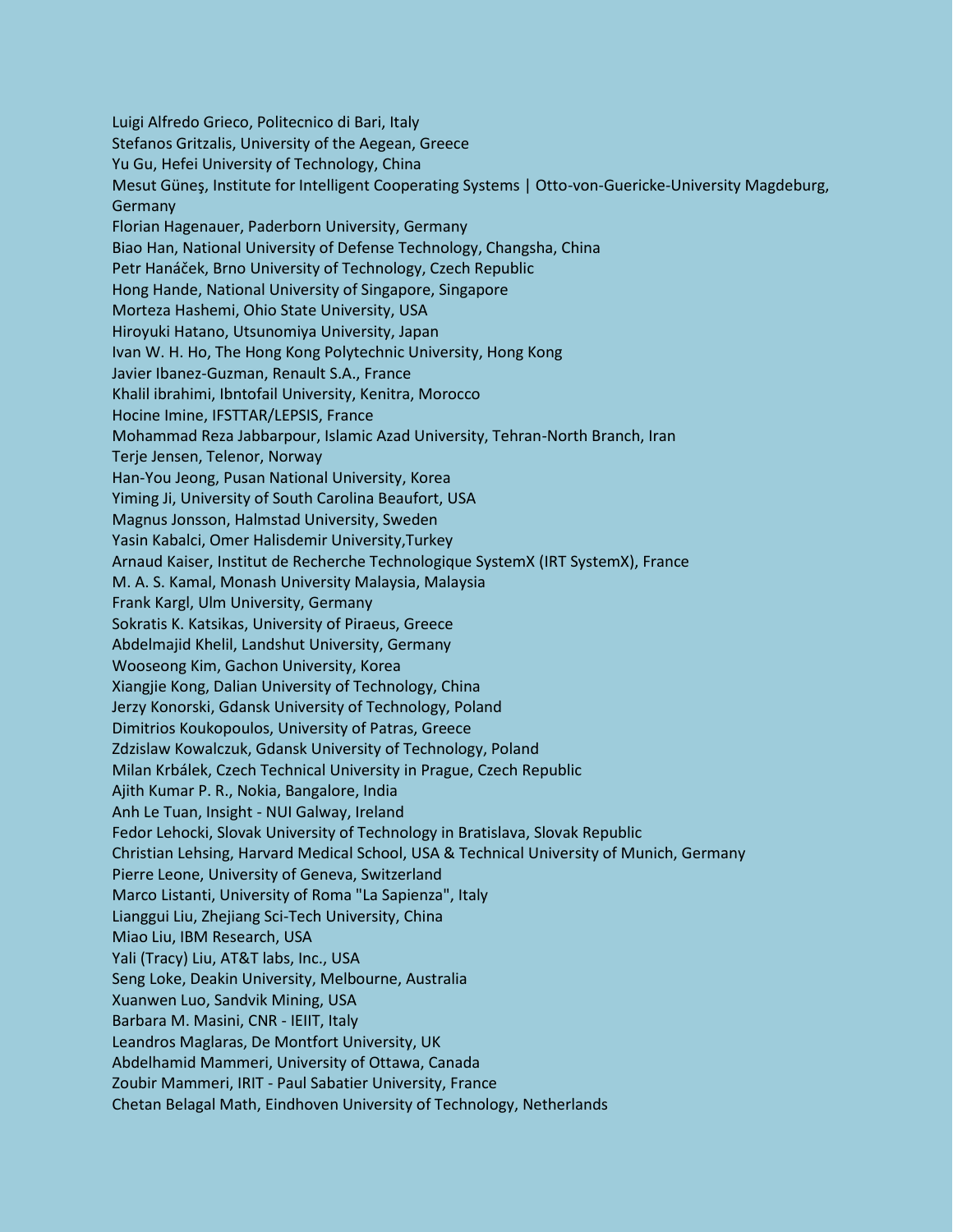Natarajan Meghanathan, Jackson State University, USA Rashid Mehmood, King Abdul Aziz University, Jeddah, Saudi Arabia João Mendes-Moreira, LIAAD-INESC TEC | University of Porto, Portugal Lyudmila Mihaylova, University of Sheffield, UK Vicente Milanes, RENAULT SAS, France Steffen Moser, Ulm University, Germany Nils Muellner, Malardalen University, Sweden Saeid Nahavandi, Institute for Intelligent Systems Research and Innovation (IISRI) - Deakin University, Australia Mort Naraghi-Pour, Louisiana State University, USA Jose E. Naranjo, INSIA | Technical University of Madrid, Spain António J. R. Neves, University of Aveiro, Portugal Tae (Tom) Oh, Rochester Institute of Technology, USA Arnaldo Oliveira, Universidade de Aveiro, Portugal Tomas Olovsson, Chalmers University of Technology, Sweden Rachid Outbib, Aix-Marseille University, France Markos Papageorgiou, Technical University of Crete, Greece Al-Sakib Khan Pathan, Southeast University, Bangladesh Xiaohong Peng, Aston University, UK Fernando Pereñíguez García, Politécnica Universidad Católica San Antonio Murcia (UCAM), Spain Hamid R. Rabiee, Sharif University of Technology, Iran Ali Rafiei, University of Technology Sydney, Australia Jacek Rak, Gdansk University of Technology, Poland Hesham Rakha, Virginia Tech Transportation Institute, USA Mubashir Husain Rehmani, COMSATS Institute of Information Technology, Pakistan Éric Renault, Institut Mines-Télécom | Télécom SudParis, France M. Elena Renda, IIT - CNR - Pisa, Italy Jean-Pierre Richard, Centrale Lille - French "Grande Ecole", France Martin Ring, Hochschule Karlsruhe, Germany Justin P. Rohrer, Naval Postgraduate School, USA Claudio Roncoli, Aalto University, Finland Javier Rubio-Loyola, CINVESTAV, Mexico Larry Rudolph, TWO SIGMA, LP, USA Marcel Rumez, University of Applied Sciences, Karlsruhe, Germany José Santa Lozano, University of Murcia, Spain Panagiotis Sarigiannidis, University of Western Macedonia, Greece Christoph Schmittner, AIT Austrian Institute of Technology GmbH, Austria Erwin Schoitsch, AIT Austrian Institute of Technology GmbH, Austria Miguel Sepulcre, Universidad Miguel Hernandez de Elche, Spain Zhengguo Sheng, University of Sussex, UK Shinichi Shiraishi, Toyota InfoTechnology Center, USA Mohammad Shojafar, University of Rome, Italy Dana Simian, Lucian Blaga University of Sibiu, Romania Dimitrios N. Skoutas, University of the Aegean, Greece Mujdat Soyturk, Marmara University, Turkey Vasco N. G. J. Soares, Affiliation: Instituto de Telecomunicações / Instituto Politécnico de Castelo Branco, Portugal

Peter Steenkiste, Carnegie Mellon University, USA